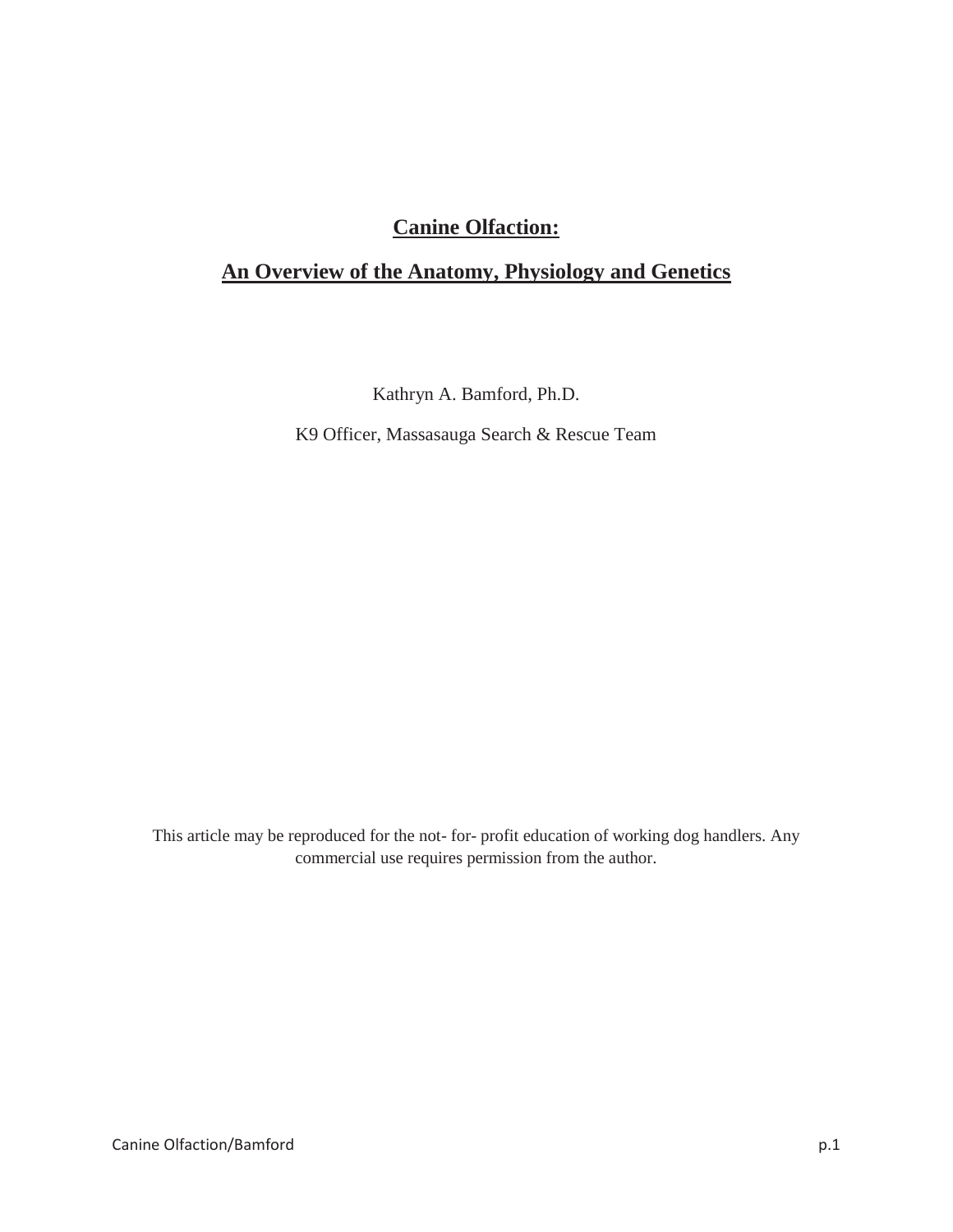#### Canine Olfaction: An Overview of the Anatomy, Physiology and Genetics

A dog's sensory experience of the world is guided largely by its nose. Unlike upright humans who have evolved to depend on high acuity vision, the macrosmatic dog relies heavily on a highly developed olfactory system to detect environmental information relevant for survival. A dog's sense of smell is many orders of magnitude more sensitive than a human's. This is largely due to anatomical, physiological and genetic differences that allows dogs to more effectively collect, sample and cognitively process chemosensory information from their environment. The dog's partnership with humans evolved in part because man wanted to take advantage of the dog's keen sense of smell to aid his own needs for tracking and hunting. The modern working dog continues to provide odor detection for human directed tasks at a level of sensitivity that has yet to be replicated or surpassed by man-made instruments.

#### Anatomy:

Air enters the dog's nasal cavities through two external nostrils or "nares." The dog has bilateral, symmetrical nasal cavities separated by the nasal septum. Inside the nasal cavity lie the turbinate bones and the paranasal sinuses. The turbinate bones (or conchae) are convoluted folds of bone covered in a mucous membrane containing the olfactory epithelium. The turbinates in macrosmatic animals (animals with higher olfactory acuity compared to low acuity microsmatic animals, such as humans) dramatically increase the surface area of the olfactory epithelium. The surface area containing olfactory cells in a human is roughly 5 cm<sup>2</sup> compared to 150-170 cm<sup>2</sup> in a dog. Inhaled air is first exposed to the maxilloturbinates where it is warmed, moistened and cleaned by specialized ciliated epithelium and support cells. The inspired air then continues to flow into the more posterior ethmoturbinates and the frontal, maxillary and sphenoid sinuses. The majority of odor processing is accomplished by the main olfactory epithelium (MOE) lining the ethmoturbinates and frontal sinuses; the mucosa of the maxilloturbinates contains only a small number of olfactory sensory neurons. (See Figure 1)



Figure 1. Canine Olfactory Structure (from Craven et al., 2007)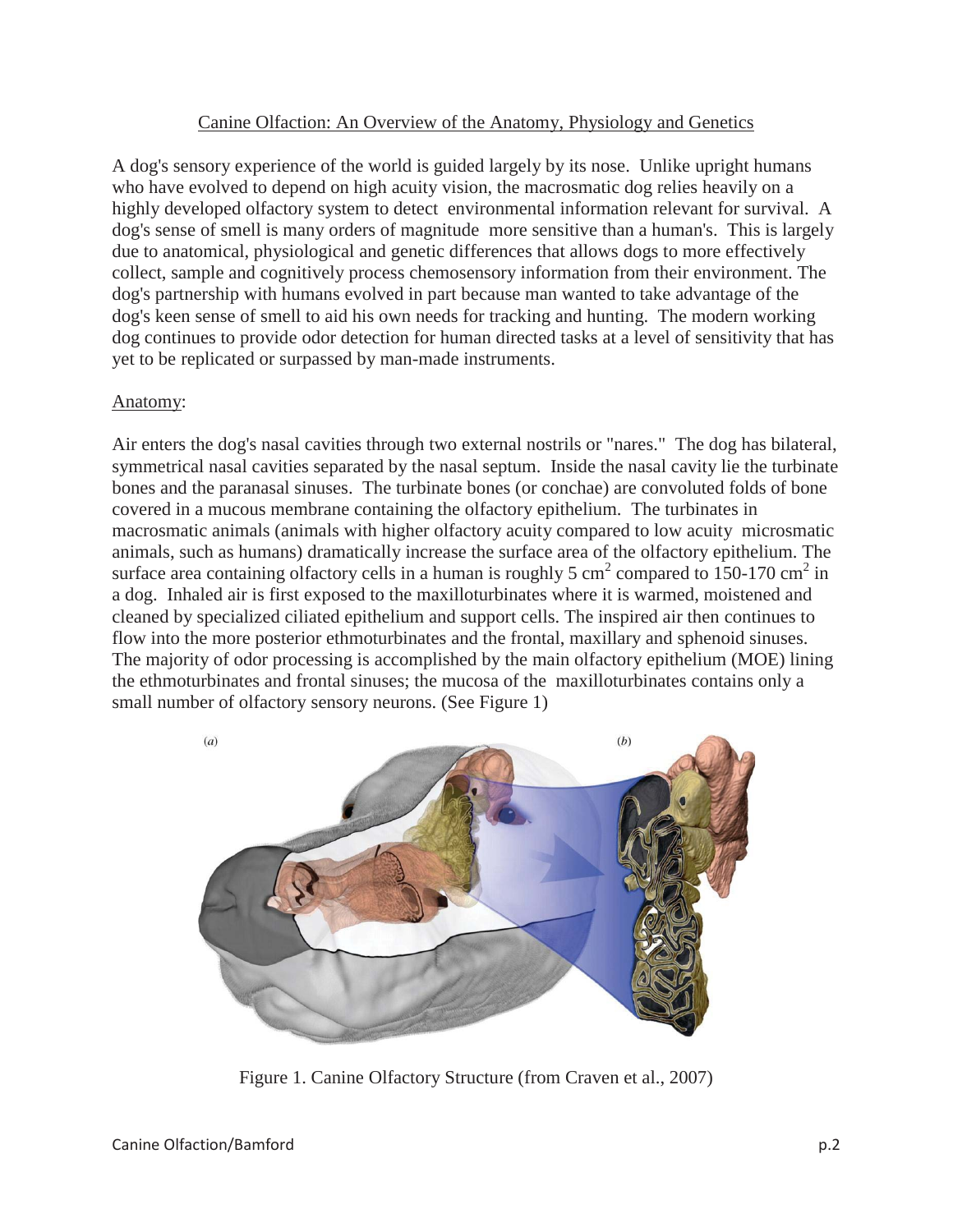In addition to the MOE, the dog has an additional olfactory epithelium, the vomeronasal sensory epithelium (VNsE), found in the vomeronasal organ (VNO). This tissue is present bilaterally in the bottom of the nasal cavity above the roof of the mouth just behind the canine teeth. The VNO is open to the nasal cavity and connected to the mouth by small channels. Licking brings chemicals into the mouth that are perceived by the specialized receptors of the VNsE which detect pheromones important for species-specific communication, as well as other volatile molecules. Substances in water licked up by dogs can be detected through this system. The information from these sensory cells are transmitted through a separate neuronal path to the brain. Two other olfactory systems, the septal organ (SO) and Gruneberg's ganglion (GG), have been identified in some macrosmatic animals (such as the mouse, marsupials, rabbits ), but a recent morphological study of dog olfactory epithelium by Barrios et al. (2014) failed to find these subsystems in adult, neonate, or fetal dogs. They posited that these other systems may not be necessary because the large nasal cavity of the dog allows for a greater physical separation to mediate discrimination of odors.

Environmental odorants, the molecules that selectively bind to olfactory receptors to initiate the perception of odor, are transported to the olfactory epithelium via the unique air flow patterns that are generated during sniffing. The highly evolved and complex structures of the external nares and the recessed olfactory cavities both create aerodynamic flow that optimizes capture of odorants. Sniffing behavior is a sinusoidal pattern of inspirations and expirations through the nose with a frequency of up to 20 sniffs per minute or 4-7 Hz. Sniffing rate has been observed to vary with the difficulty of the task. Although these rapid bursts of sniffing appear to be the norm when a dog is hunting odor, single long sniffs are also observed, e.g. in dogs that are airscenting. The flow of air through the nostrils takes separate pathways on inspiration versus expiration mediated by nostril flexure (controlled by the muscles and ligaments) and the external design of the nose (Settles et al., 2003). Expired air exits the nostril in a ventral-lateral vortex. This pattern minimizes re-breathing of expired air and promotes inspiration of fresh air samples. Secondly, the lateral vortex stirs up ambient odorants and particulates that may have otherwise been inaccessible and the warm, moist expired air may promote volatilization of latent odorants. (Craven et al., 2007)

Inspiratory air flow during sniffing is distinctly different than respiratory air flow. When a dog is breathing or panting, not sniffing, the majority of inspired air travels to the lungs via the nasopharynx, with only 12-13% of the inspired air reaching areas with olfactory epithelium. During sniffing, however, high velocity air flow is generated that transports larger volumes of air to the most dorsal nasal cavities where it turns  $180^\circ$  and flows back over the ethmoturbinates. During the expiration phase of sniffing, no air enters or exits the olfactory recess, resulting in prolonged exposure of the inspired air to the chemoreceptors of the olfactory epithelium. Acquisition of critical olfactory information on inspiration during sniffing is also optimized by the aerodynamic patterns created by the external morphology of the nares. Craven et al. (2007) observed that the nostril "reach," the inspired air that is in the immediate vicinity of each naris, is approximately 1 cm. This distance is "smaller than internostril separation, indicating that each nostril samples air from spatially separate regions" (Craven et al., 2007). This feature of spatialtemporal sampling, along with separate bilateral neuronal pathways to the olfactory lobe, and preserved spatial topography from epithelium to olfactory cortex, allows the dog to localize odor source. These features are believed to contribute to a dog's ability to determine direction when tracking/ trailing. (See Figure 2)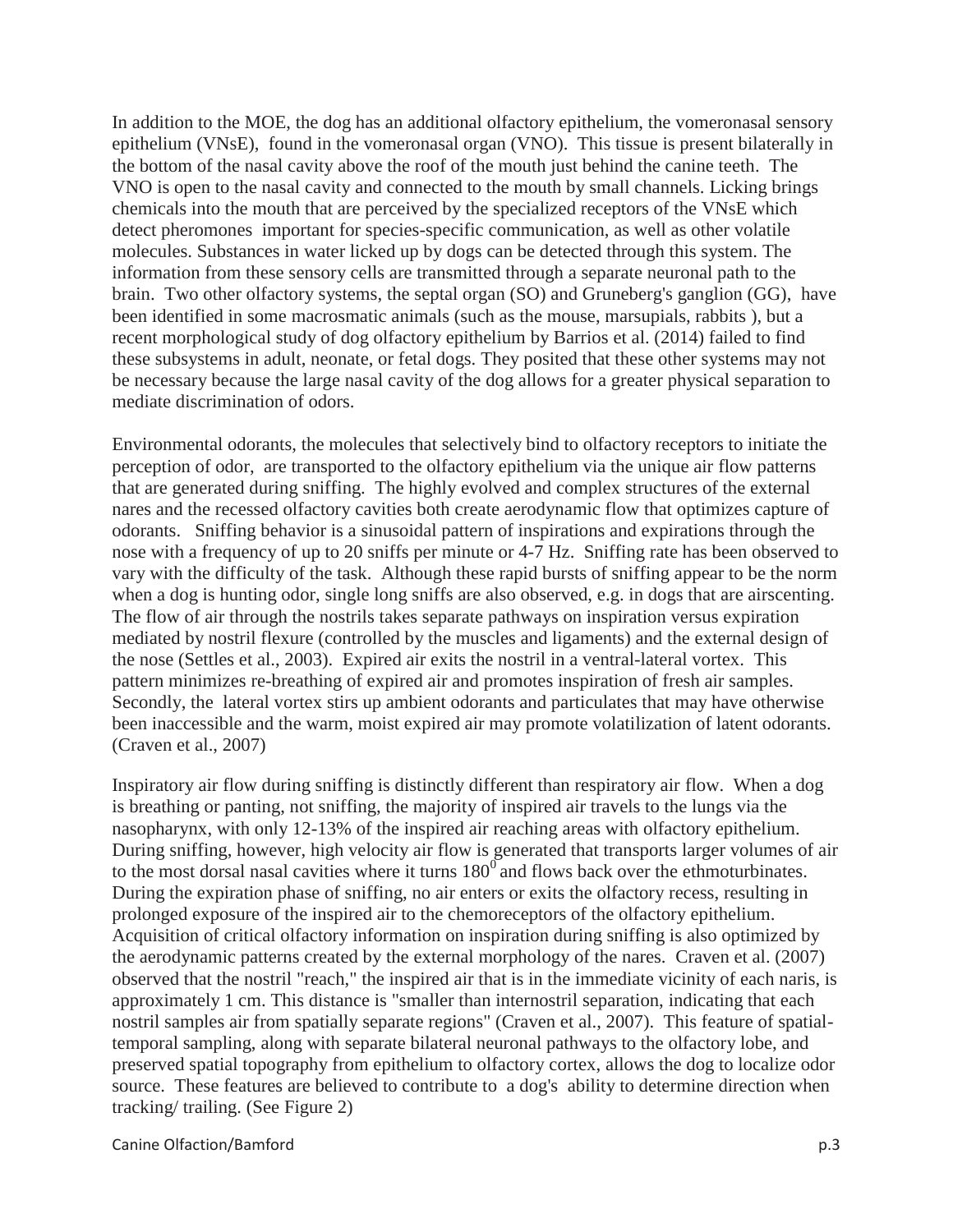

Figure 2. External Nares & Air Flow (from Cravens, et al., 2007)

## Physiology:

Once the vapor or particulate carrying the odorant enters the nasal cavities, the olfactory receptor cells (ORC) in the nasal epithelium initiate the transduction process that results in odorants being perceived as odors by the brain. These unique neurons are embedded in the nasal epithelium surrounded by other cells types that support the olfactory mucosa. The number and density of these ORC vary between species. It is estimated that humans have about 5 million and some dog breeds have 200-300 million. The density of olfactory cells in a dog's nasal epithelium is 100 times greater than in humans. It has been suggested that greater numbers of ORCs may not be responsible for olfactory acuity, but may contribute to enhanced odor discrimination. Within species, the number of ORC change during developmental. Kavoi et al. (2010) found that ORC density in dogs increased 22.5% from birth to adulthood, whereas this value decreased by 26% in sheep. These inter-species differences may reflect the relative importance of olfaction in survival. These findings also suggest that a postnatal developmental window exists during which exposure to certain odorants may shape the animal's olfactory sensitivity.

The ORC is a bipolar neuron with a dendrite and axon that connect directly to the cell body. The dendrite extends out toward the epithelial surface and terminates in a rounded olfactory knob covered with radiating cilia that are embedded in the fluid of the mucous membrane. Species differences in the number of cilia per ORC have been observed; humans and sheep may have 6-8 per cell, while the dog may have 20-100 cilia per cell. The olfactory receptors (OR) are located on the cilia. Odorant molecules must dissolve in the watery mucous surrounding the cilia in order to attach to the receptor proteins. Many odorants are hydrophobic molecules and require an interaction with olfactory binding proteins found in the nasal mucosa to transport the odorant to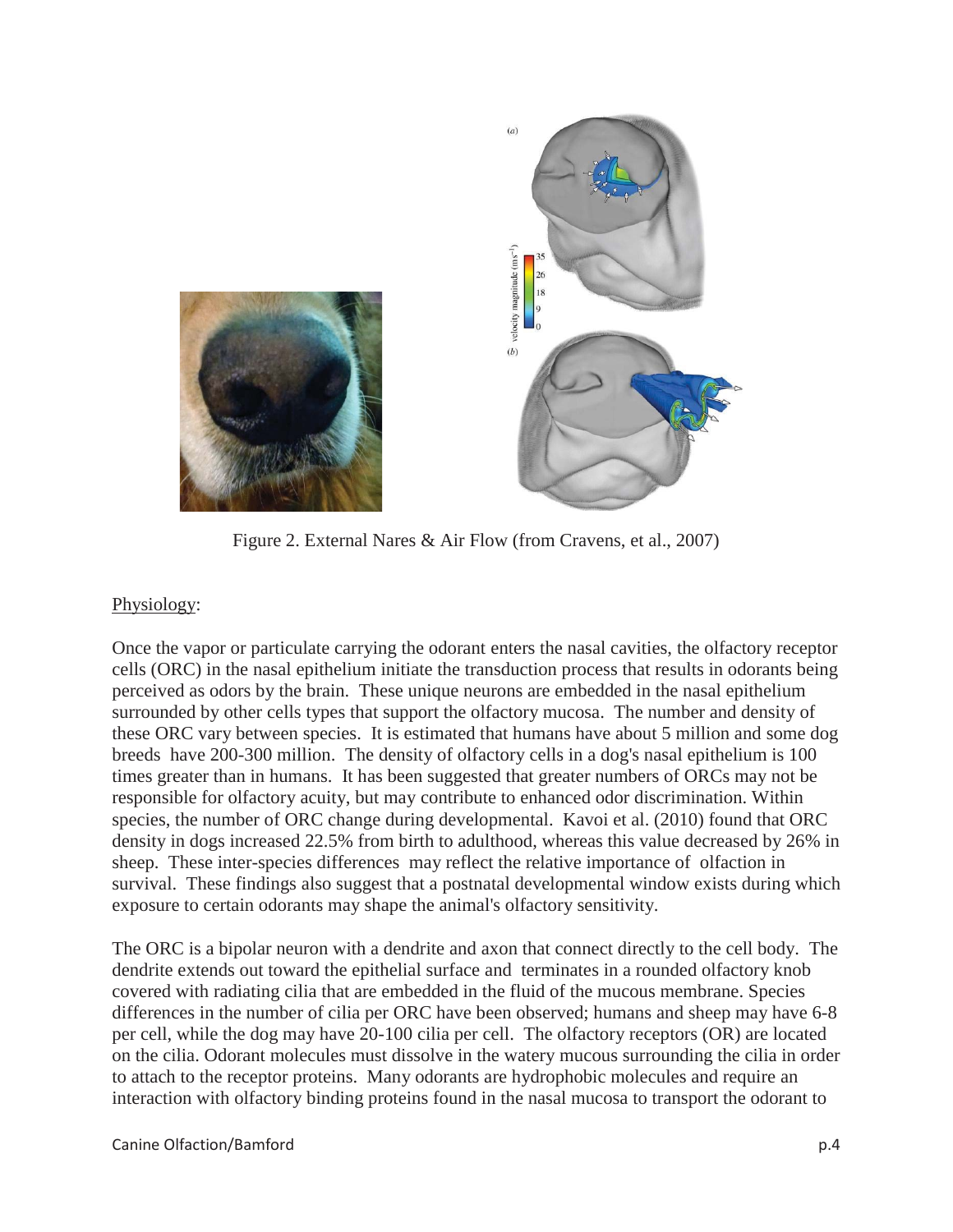the olfactory receptors. It is believed that all the cilia on a single ORC have the same type of olfactory receptor. Each olfactory receptor binds to one specific physio-chemical property (e.g., carbon chain length or attached functional groups) of an odorant. An odorant molecule will have multiple properties and therefore bind to and activate several different ORC. Although the encoding algorithm is not fully understood, this combination of multiple, different OR being activated is translated in the brain as the perception of both odor quality and intensity.

A very unique property of the ORC is that they are constantly regenerating. No other mammalian sensory cell has this capacity. Olfactory neurons live 30-60 days and then are replaced by new cells. One of the support cells types in the nasal epithelium, the basal cell, appears to be the source of new cells. Replacement neurons do not automatically contain the same OR of the neuron that died. This system demonstrates remarkable plasticity in the fact that "the type of receptor that is generated on the new replacement neuron is (partly) triggered by the odors the animal most often smells" (Gerritsen & Haak, 2015). Several lines of research have demonstrated that animals develop more receptors for odors on which they are regularly trained (Wang et al., 1993; Youngentob & Kent, 1995). This may explain the findings in a study by Walker et al. (2006). These researchers examined the olfactory acuity, i.e. the lowest concentration of chemical that can be sensed, in dogs trained to detect a single target odor (*n*amyl acetate or nAA). They systematically lowered the concentration of nAA over a period of several months and used regression analysis to determine the threshold for detection. Previous studies (Krestel et al., 1984) found beagles could detect nAA at concentrations around 10 parts per billion (ppb), whereas the dogs in the Walker et al. (2006) study had thresholds of detection in the 1-2 parts per trillion (ppt) range. In the latter study, the exposure to the target odor over a period of several months may have increased the number of OR that bind to nAA, thus increasing the acuity to this odorant. Another variable that could have influenced the differences in these two studies is the different dog breeds used (Beagles vs. Rottweiler & Schnauzer). It has been demonstrated that there are genetically determined breed differences in OR types and affinities mediated by polymorphism in genes coding for olfactory receptors (Tacher et al., 2005).

The axons of all the ORC form the olfactory nerve bundles that projects directly into the olfactory bulb that sits behind the cribriform plate, a structure of the ethmoid bone that separates the nasal cavity from the brain cavity. The ORC axon covers a short, but direct distance to the brain without any intermediate relays, a feature that is unique to the olfactory system. This allows for a very rapid transmission of information which may have evolutionary value if it promotes survival. These axon terminals make synaptic contact with clusters of second order neurons in the olfactory bulb called glomeruli. When an odorant molecule binds to the receptor protein, a chemical cascade is triggered by the release of cAMP. This chain of events causes the depolarization of the olfactory neuron resulting in the propagation of an electrical signal along the axon of the ORC that stimulates the neurons of the glomeruli. A striking structural feature of each glomerulus is that all olfactory neurons that terminate on it have the same type of olfactory receptor. This spatial mapping of information is preserved when it is projected to the cortex, a feature that is relevant to the higher level encoding of odorant information. The very precise structural layout of the glomerular layer and the correlation between the number of glomeruli and number of odorant characteristics that can be detected suggest glomeruli are the functional units of olfaction (Goldblatt et al., 2009). The glomeruli converge with the dendrites of mitral cells,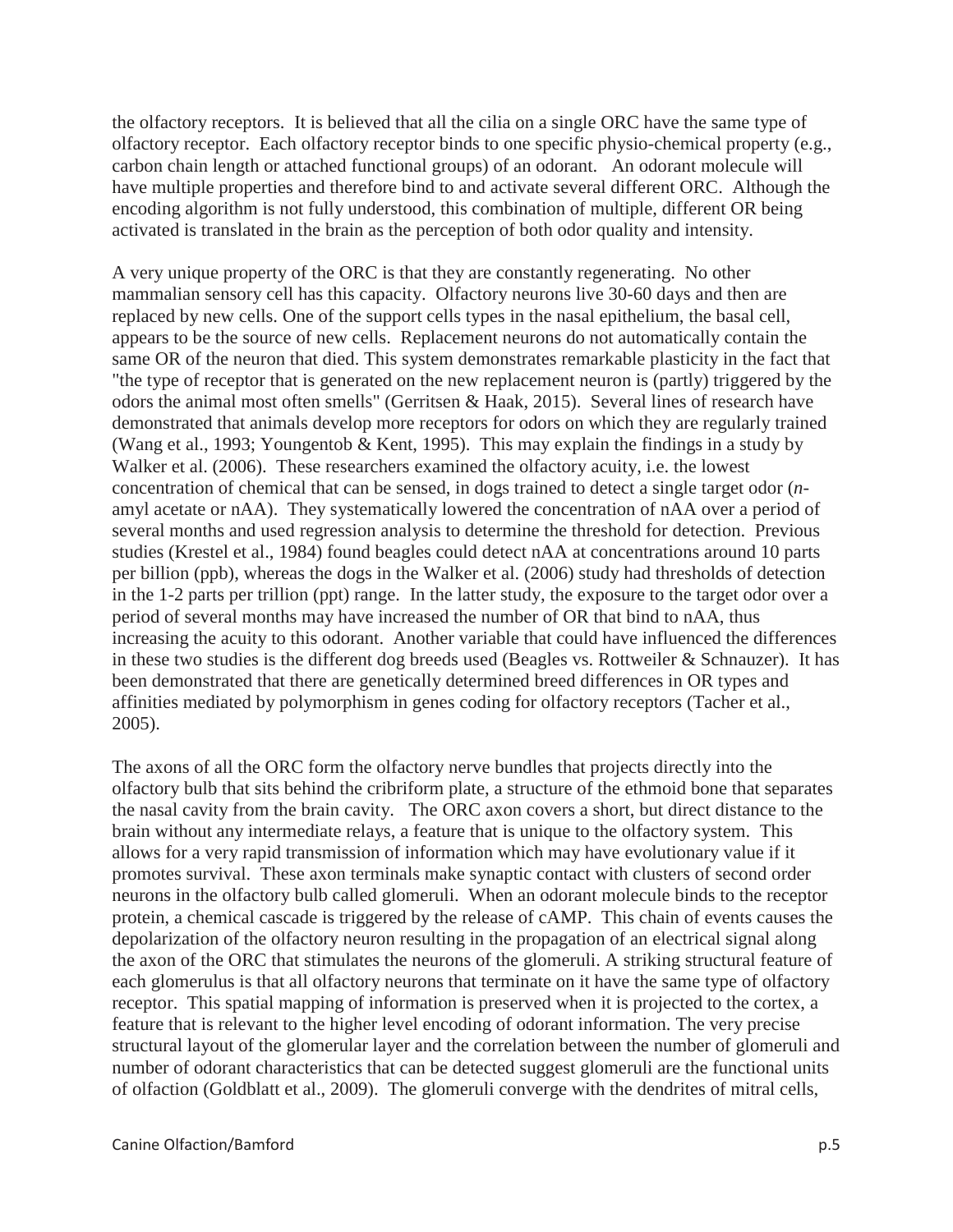the largest cells in the olfactory bulb, and tufted cells. The axons of the mitral and tufted cells form the lateral olfactory tract that conducts the olfactory signal to the piriform cortex. There are also additional projections to the limbic system of the brain from both the olfactory bulb and the vomeronasal organ (VNO). The VNO, with its unique set of receptor types, projects solely to the accessory olfactory bulb which only has connections with the limbic system.



Figure 3. Olfactory System (from web image)

The mitral cells of the olfactory bulb are interconnected laterally and therefore receive information from numerous glomeruli. This puts them in a unique position to "refine" and modify the olfactory signal before it is sent to the cortex. It has been suggested the processing that occurs at these cells allows for enhanced discrimination of odors. Wei et al. (2008) examined the histological structure of the olfactory bulb in dogs across age and sex. They observed that the olfactory bulb grew in size from juvenile to adult, but the density of the mitral cells decreased. However, the size of the mitral cells increased, which may be related to an expansion of dendritic connections. The most interesting finding was that the quantity of mitral cells was significantly greater in adult females than adult males. Studies across species have found that females possess greater olfactory sensitivity than males. This anatomical difference may contribute to these sexual variations.

The primary perception of odor appears to occur in the piriform cortex. The piriform neurons possess a plasticity that may play a role in learning novel odors. Unlike the encoding that occurs in the olfactory bulb, which is more analytical and feature-oriented, the neurons in the piriform cortex do not respond in an analytical fashion. Also, the neural response of these cells has been shown to change after initial exposure to mixtures of odorants, followed by exposure to individual components (Wilson, 2003; Wilson and Stevenson, 2003). All the studies that have observed changes in cortical cell response following extended experience with a complex odor are consistent in demonstrating that "experience with an odor (or odor mixture) in a variety of conditions allows that odor-specific activity pattern to be synthesized as a unique perceptual whole through cortical synaptic plasticity" (Wilson & Stevenson, 2003). This theory appears to hold when the complex odor is a mix of three or more odorants. A similar cortical process may also explain why differences in quantity of an odor are perceived as qualitative differences.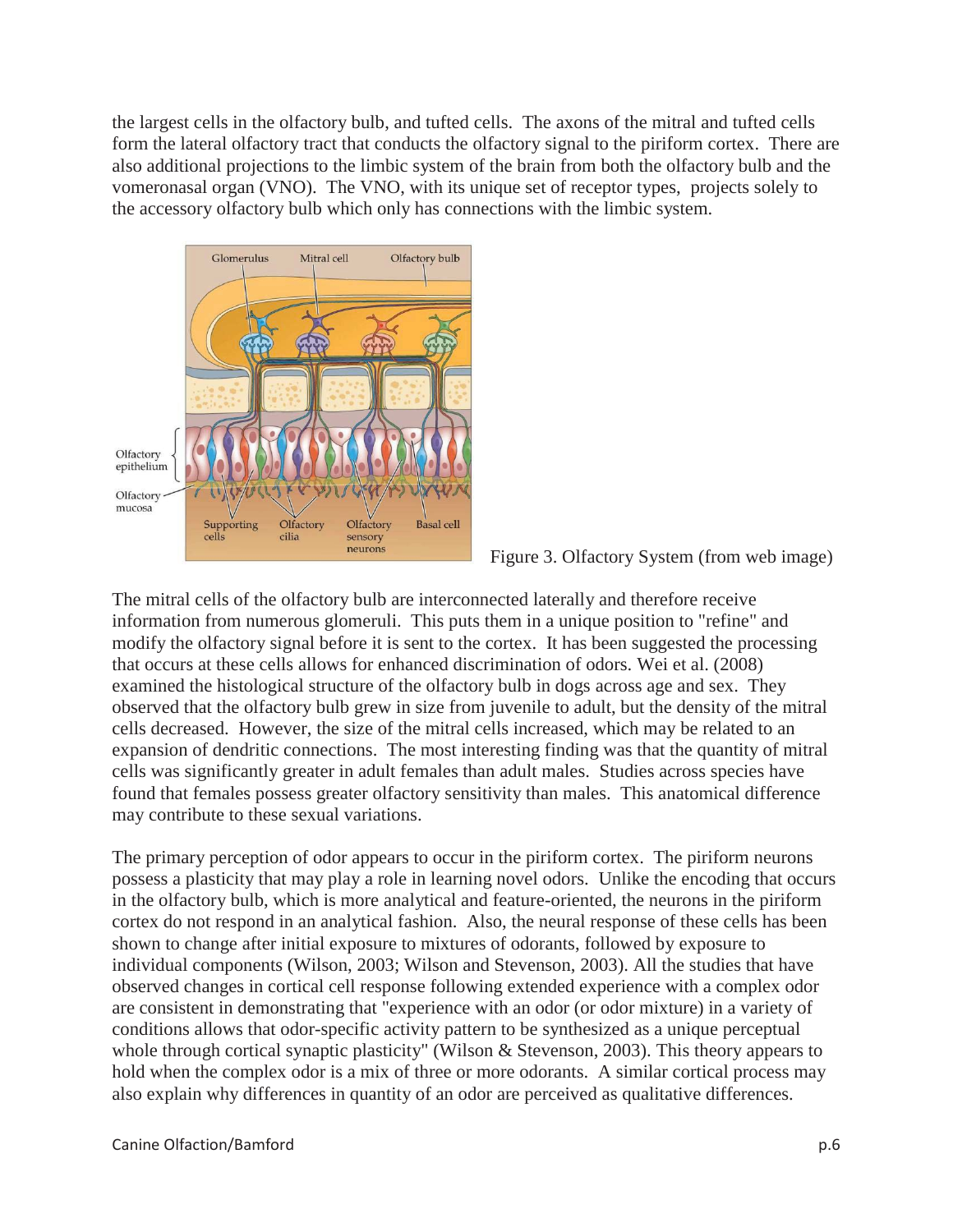Understanding how the brain processes individual odorants versus complex mixtures of odorants is especially important for detection dogs that are trained to locate complex odors, such as explosives or decomposing human remains. This topic has received particular attention in the training of explosive detection dogs (EDD). The salient question for training is whether to train on the naturally occurring mix of odors or a particular individual odorant that is likely to be present in the complex mix. Goldblatt et al. (2009) noted that the reports published for EDD training were consistent for their *inconsistency* in results. This may be due to significant differences in variables such as the experience time/exposure a dog is given with either the complex odor and/or the individual odorant before they are asked to detect the other. Clearly, more research is needed in this area. Based on current research, Gerritsen and Haak (2015) suggest dogs will learn complex odors more quickly if they have been trained first on individual components of this odor. They also point out that dogs that are sensitive to small amounts of an individual odorant may not recognize it in a complex mix. Ideally, training protocols should use single and complex odors, as well as small and larger quantities to optimize olfactory perceptual learning.

The limbic system of the brain, which coordinates basic physiological states (e.g., hunger and thirst), sexual behaviors, emotional states (e.g., fear, aggression), and memory, also processes olfactory information based on separate projections from the VNO. The olfactory cells of the VNO possess a unique subset of receptors found only in the VNO epithelium that respond primarily to pheromones. These chemical compounds are associated with primitive functions such as determination of reproductive status and sexual behaviors. Other hormonal molecules trigger VNO receptors that convey species-specific communications such as recognition of pack members and offspring, states of dominance, or territory. This information from the VNO to the limbic system is rapid and unconscious. The odor information from the VNO with its separate pathway to the limbic system is processed rapidly and outside the influence of the higher cortical processing of odors from the MOE. Odor information and subsequent behaviors from VNO receptors have the potential to interfere or override behaviors resulting from cortical processing. A male dog's detection of a female in estrus while searching for a target odor is a good example. In a separate nerve bundle, the limbic system also receives information from the MOE. Therefore, it is possible for the perception of all odorants to be influenced by emotional components. For example, when perception of an odor is associated with a positive reward, this contributes to the motivation of the dog to find the odor. Similarly, this mechanism is probably at play in "proofing" dogs off certain odors (e.g., rattlesnakes) using aversive conditioning (e.g., electric shock).

#### Genetics:

The study of olfaction has advanced at a more rapid pace since the discovery of the genes encoding odorant receptors and the structural characteristics of these receptors (Buck & Axel, 1991). The sequencing of mammalian genomes "have made it possible to infer how smell has evolved to suit the needs of a given species and how variation within a species may affect individual olfactory perception" (Keller & Vosshall, 2008). Genetic research has determined that olfactory receptors are encoded by the largest gene family in the mammalian genome. A larger number of different olfactory receptors translates to an olfactory system that can recognize and discriminate across an expansive number of odorant molecules. Comparative genetic studies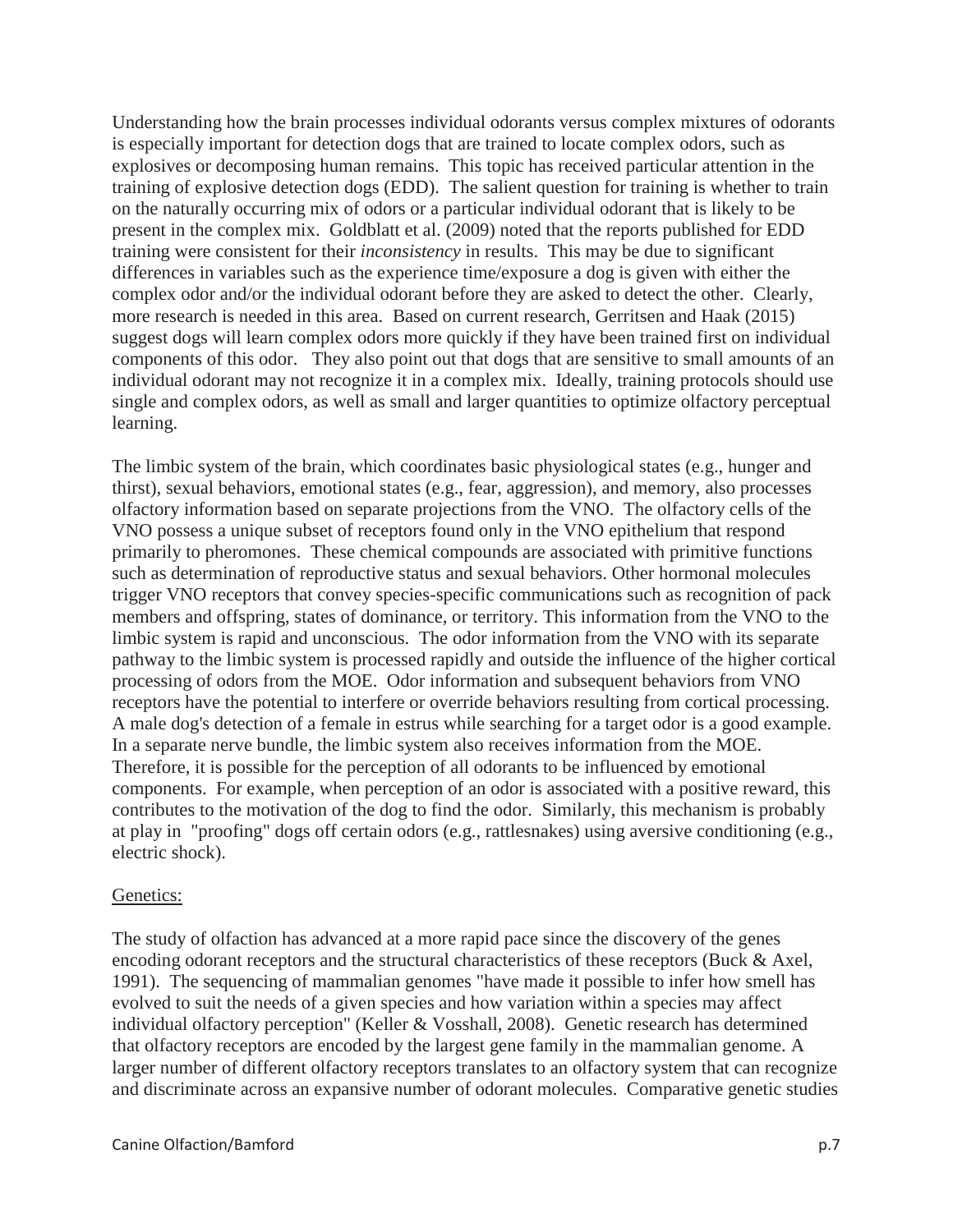have found that macrosmatic animals, like rodents and dogs, have much larger olfactory gene repetoires than microsmatic animals. The number of functional olfactory genes in humans has been estimated to be around 450, compared to 800+ in the dog and 1500+ in the rat and mouse (Quignon et al., 2003; Quignon et al., 2005). There is some inter-species overlap in olfactory repetoires suggesting evolution from a common mammalian repetoire.

The difference in the olfactory receptor gene repetoires across species may, in part, account for the findings that the threshold of detection for a given odorant differs among species. Through the course of evolution, the olfactory gene repetoire of a species will be shaped by natural selection, allowing the species to acquire the ability to detect biologically relevant odors at thresholds that are functionally relevant. Within any given species, different odors will have different thresholds of detection based on the physical properties of the odors and the importance of the odors for the species (Goldblatt et al., 2009). However, it would not be parsimonious for every biologically relevant odor to have a unique receptor. Rather, the animal would be better served if it possessed the capability to learn new and complex odors that are relevant. The large array of ORs expressed in macrosmatic animals allows for these needed expansive combinatorial computations. The neuronal encoding for the learning of novel complex odors occurs in the higher brain levels (as discussed above) and is also influenced by evolutionary pressures.

Genetic variation within individuals of a species is well documented and these differences partially account for the differences in olfactory ability that have been reported. Studies in humans and mice have linked large genetic variability in ORs to inter-individual sensitivity to odors. For example, Keller et al. (2007) demonstrated that polymorphisms in specific OR genes accounted for sensitivity to specific odorant molecules in humans. Large genetic differences also exist within dogs, as witnessed by the 350+ breeds. It is has been suggested that variations in olfactory gene repetoires between breeds and polymorphisms within a breed account for the range of ability in olfactory acuity and discrimination observed in dogs. Tacher et al. (2005) investigated the level of polymorphism in 16 OR genes in 95 dogs representing 20 breeds. They found a high level of polymorphism (multiple allelic variants per gene site) at all 16 genes. Some of the allelic variants were specific to one breed. They also found different breeds had different subsets and frequencies of pseudogenes (genes that are functionally inactive due to mutations). Some studies have linked high frequencies of pseudogenes to poor odor sensitivity; for example, quantification of the human olfactory subgenome found 51% of the genes were pseudogenes.

Lesniak et al. (2008) reasoned that the performance of odor detection dogs might be linked to specific polymorphisms, i.e. that particular alleles at an OR locus would enhance odor recognition accuracy. They examined 5 OR genes, all from subsets of the olfactory subgenome that are thought to be crucial in odor discrimination, in 35 dogs that were trained in various detection disciplines including human identification, ED, drug detection, and cancer marker detection. The dogs were predominantly males GSDs. The dogs were field tested and then ranked relative to their overall performance. Their performance was correlated to the genotypes at the specific 5 ORs that were examined. The study found that specific alleles at two gene loci appeared to be linked to odor recognition efficiency, regardless of the dog's specialty. The researchers discuss the methodological weaknesses and small sample size regarding their interpretations. However, they are encouraged that larger scale studies of this kind may provide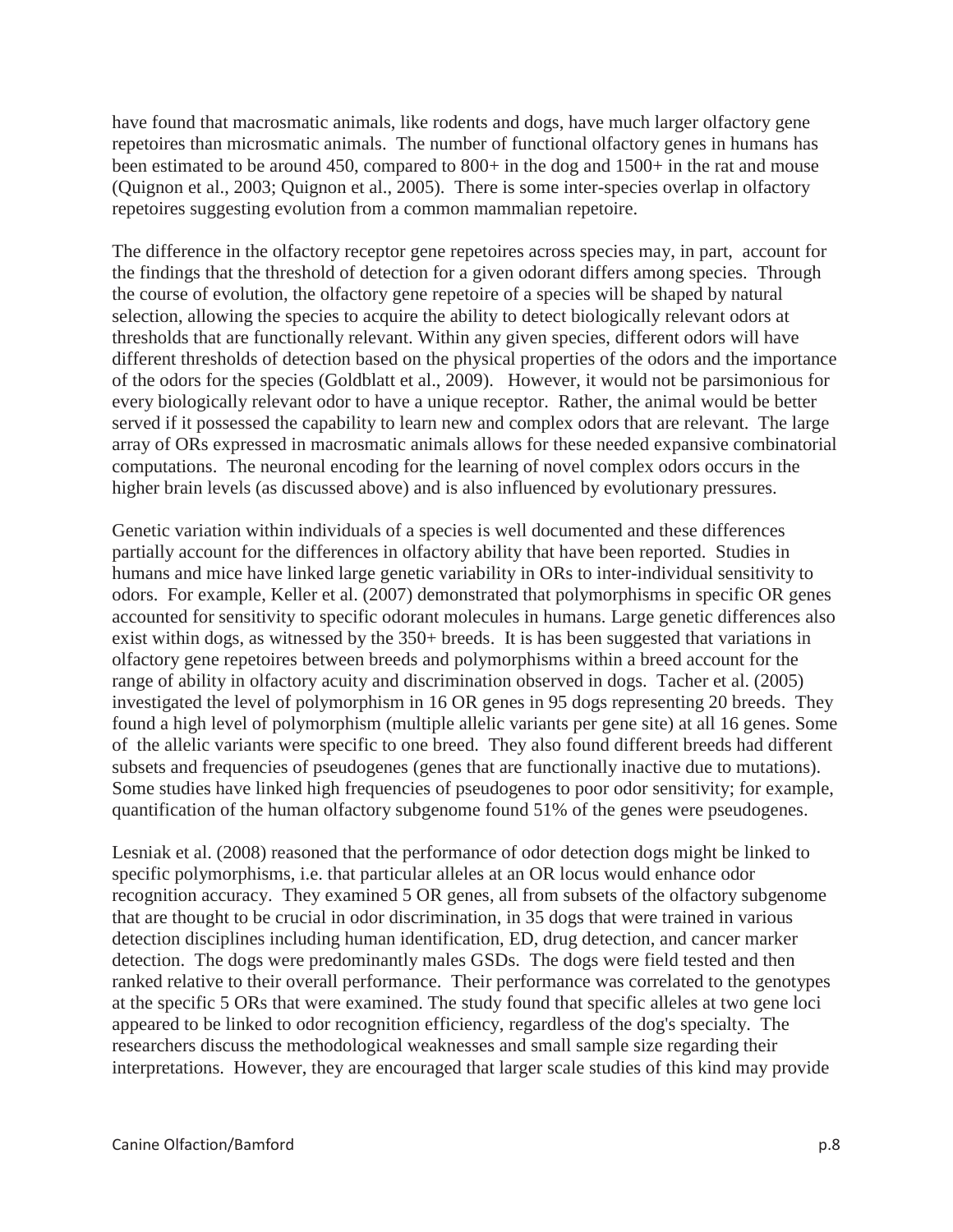genetic information that will be useful in the breeding and selection of dogs suitable for work in various canine detection disciplines.

## **Bibliography**

Barrios, A.W., Sanchez-Quinteiro, P., and Salazar, I. (2014). Dog and mouse: toward a balanced view of the mammalian olfactory system. *Frontiers in Neuroanatomy*, 8, 1-6.

Buck, L. and Axel, R. (1991). A novel multigene family may encode odorant receptors: a molecular basis for odor recognition. *Cell*, 65(1), 175-187.

Craven, B.A., Paterson, E.G., and Settles, G.S. (2010). The fluid dynamics of canine olfaction: unique nasal airflow patterns as an explanation of macrosmia. *Journal of the Royal Society of Interface*, 7, 933-943.

Furton, K.G. and Myers, L.J. (2001). The scientific foundation and efficacy of the use of canines as chemical detectors for explosives. *Talanta*, 54, 487-500.

Gerritsen, R. and Haak, R. (2015). *K9 Scent Training: A Manual for Training Your Identification, Tracking, and Detection Dog.* Vancouver, BC, Brush Education, Inc.

Goldblatt, A., Gazit, I., and Terkel, J. (2009). Olfaction and explosives detector dogs. In Helton, W.S. , (Ed.), *Canine Ergonomics: The Science of Working Dogs*. New York, CRC Press, 135- 174.

Kavoi, B., Makanya, A., Hassanali, J., Carlsson, H.E., and Kiama, S. (2010). Comparative functional structure of the olfactory mucosa in the domestic dog and sheep. *Annals of Anatomy*, 192(5), 329-327.

Keller, A., Zhuang, H., Chi, Q., Vosshall, L.B., and Matsunami, H. (2007). Genetic variation in a human odorant receptor alters odor perception. *Nature*, 449, 468-472.

Keller, A. and Vosshall, L.B. (2008). Better smelling through genetics: mammalian odor perception. *Current Opinion in Neurobiology*, 18, 364-369.

Krestel, D., Passe, D., Smith, J.C., and Jonsson, L. (1984). Behavioral determination of olfactory thresholds to amylacetate in dogs. *Neuroscience and Biobehavioral Reviews*, 8, 169-174.

Lezniak, A., Walczak, M., Jezeierski, T., Sacharczuk, M., Gawkowski, M., and Jaszczak, K. (2008). Canine olfactory receptor gene polymorphism and its relation to odor detection performance in sniffer dogs. *Journal of Heredity*, 99(5), 518-527.

Ma, M. (2007). Encoding olfactory signals via multiple chemosensory systems. *Critical Reviews in Biochemistry and Molecular Biology,* 42, 463-480.